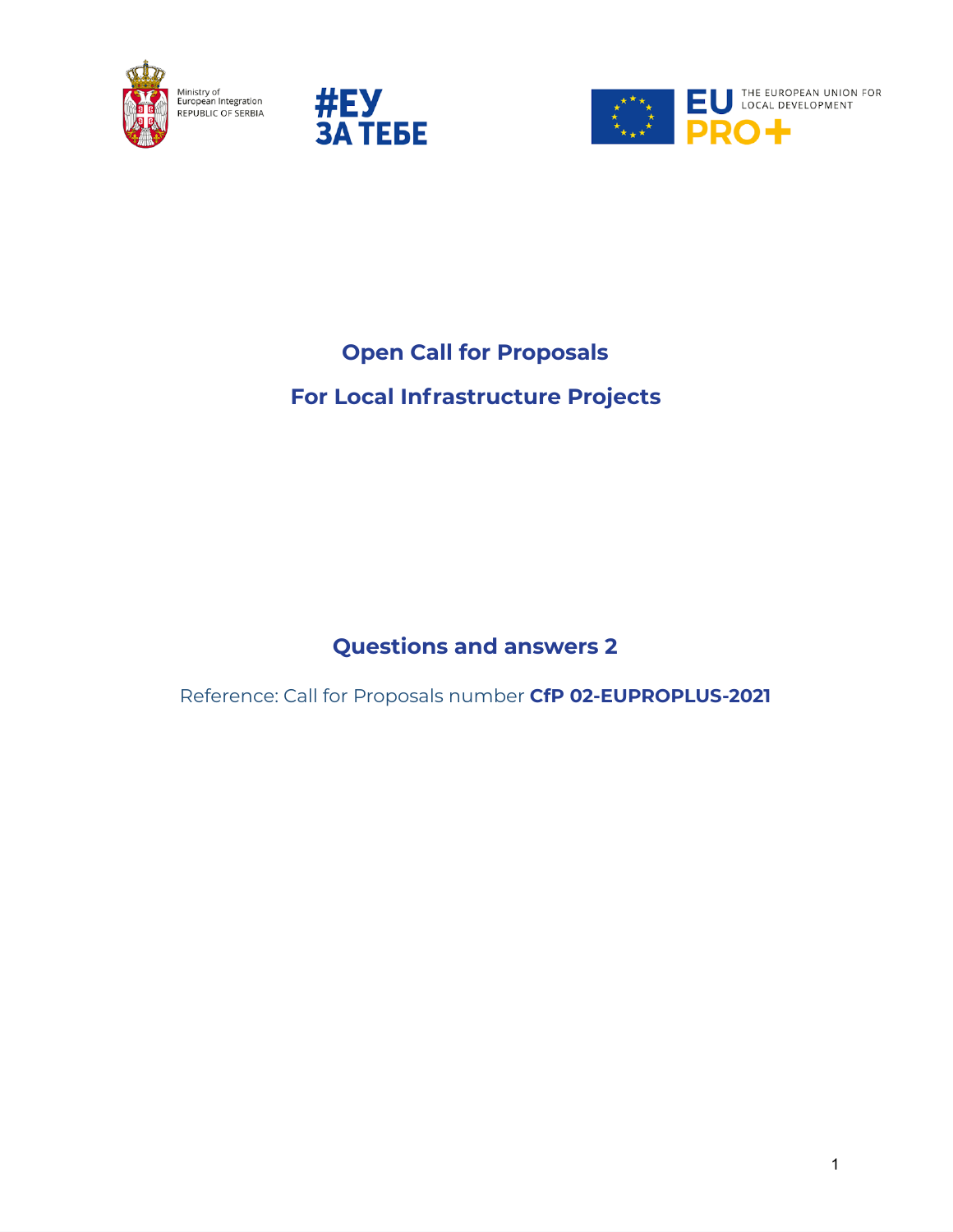

## **Questions and answers 2**

1. **Q:** Is building a canal for drainage of atmospheric water for a street leading to the Cultural Centre an eligible project for funding?

**A:** Projects related to the construction of communal infrastructure are acceptable if they are connected to utility service which in this case presumes connection to the sewage system for atmospheric water. They should enable the expansion of the scope of public services and the expansion of the number of users of existing services. You should measure the contribution of this particular project against the evaluation criteria such as number of direct beneficiaries, or contribution to the actual measures of local development strategy or plans and other relevant parameters to determine how this particular proposal will be evaluated.

Note: Only projects with available technical documentation and building permit (or decision on approval for works) will be considered for support under this Call.

- 2. **Q:** Are the costs incurred by partner organisations (e.g. municipalities and regional development agencies) eligible, and can they be budgeted and funded? **A:** Only "Soft Activities" that are part of the budget such as drafting acts and regulations that promote the principles of good governance or provision of other services that could contribute to improvement of services in this particular public institution can be funded. These activities can be carried out by LSGs, through the engagement of service providers such as the Regional Development Agency or Civil Society Organisations or other organisations that could be engaged for improvement of services. These costs may not exceed 5% of the total costs.
- 3. **Q:** Is it possible to get the application documentation in Serbian? **A:** We have translated the Call for proposals and application form, and they can be downloaded from the EUPRO Plus website, just for your information. Those two documents are the most important for understanding the terms and conditions of the Call. However, all documents need to be populated in English.
- 4. **Q:** Is it enough to have a decision of the Municipal Council for co funding in the project, which will define that the funds will be provided from the budget reserve? We have funds approved for this project by the Ministry of Tourism (38,000,000.00 dinars) and Municipal participation (2,000,000.00 dinars), but these are funds for the first phase. And this is the second phase of the same project, and due to a technical error, they did not allocate funds for this purpose, and the budget has already been sent to the assembly, scheduled for December 24.

**A:** Yes with the signed Statement of Co-funding which is in Annex F and the copy of the budget line (for reserve). You will need to sign the statement where you will commit to ensuring the minimum of 15% of contribution in 90 days upon signing the grant agreement.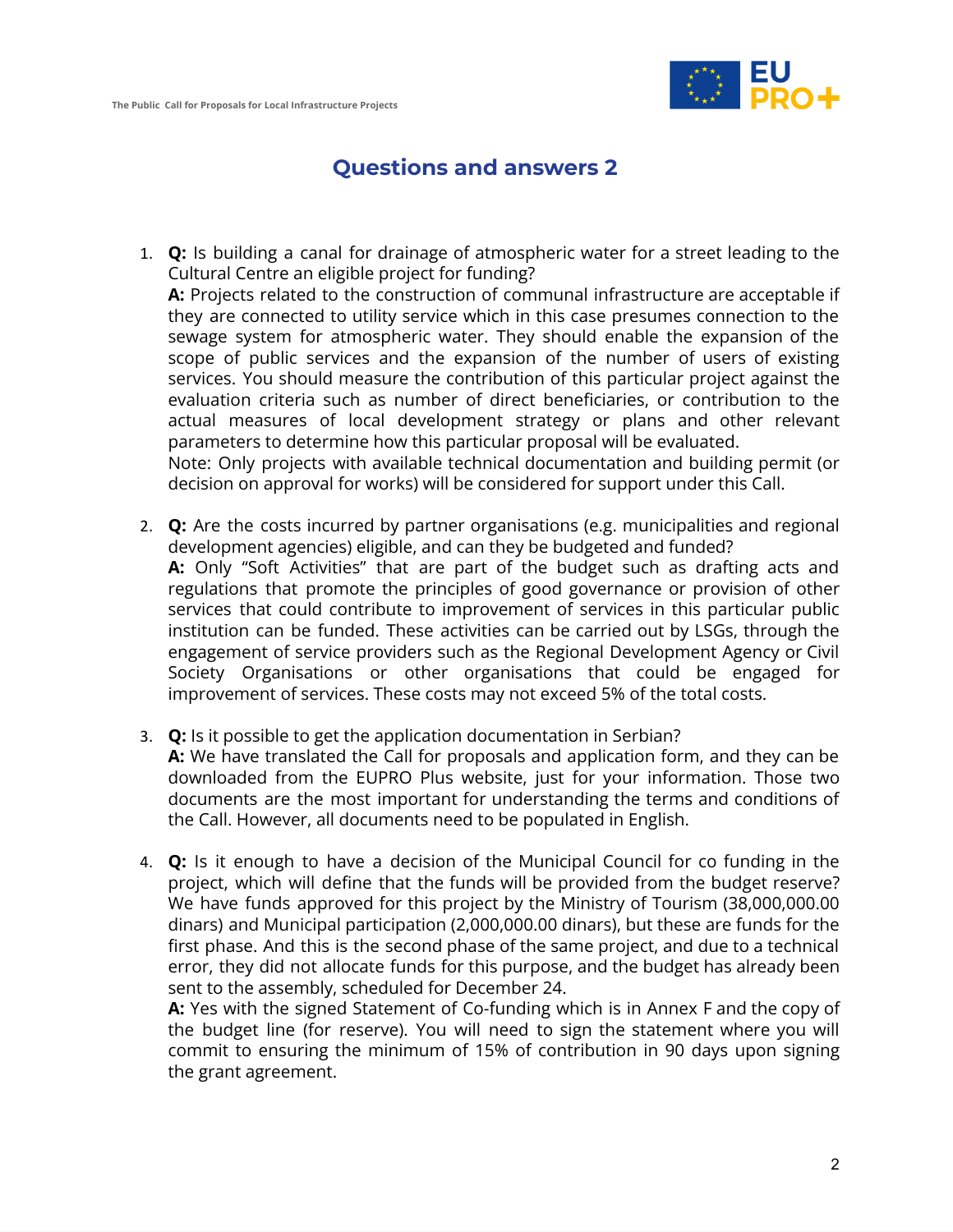

If you decide to fund the second phase of one project, this phase must be functional.

### **Online info session, 13 December 2021**

- 5. **Q:** Can we apply with the issued location conditions, and later apply for the building permit? It is about building a water pipeline? **A:** No. Only applicants with provided building permits (or Decision on approval of works) will be taken into consideration.
- 6. **Q:** Can we apply for the reconstruction of a part of the main city street? With a valid building permit?

**A:** No. Street reconstructions will be taken into consideration only in cases where the intervention includes works on sewage, water supply and other utilities. The completed intervention must be functional.

7. **Q:** Is the reconstruction of the bridge as part of the road infrastructure justified as a project proposal?

**A:** Yes, if this project contributes accessibility to public institutions from the sector listed in the Call. The completed intervention must be functional. Access roads and wing walls to the bridge have to be included.

8. **Q:** Is the statement of the Mayor that the funds will be provided in case of a project approval sufficient for application, or do the funds still have to be planned in the municipal budget?

**A:** Both. Applicants should provide a statement on co-funding (annex F) together with the extract from the budget highlighting the position from which the co-funding is planned.

- 9. **Q:** If we apply for investment maintenance or current maintenance of the premises of the Centre for social work, is this application considered as within the sector of investment in social protection, so we have the right to apply for two projects? **A:** Yes.
- 10. **Q:** Which exchange rate is applied when converting dollars or euros, the middle exchange rate of the National Bank? **A:**Yes.
- 11. **Q:** Should the decision for the team and the CVs of the team members be in English? **A:** No.
- 12. **Q:** How is VAT treated?

**A:** Co-funding from the municipality should include VAT in the budget and it is included in the overall co-funding of the municipality. Donor funds are VAT exempt.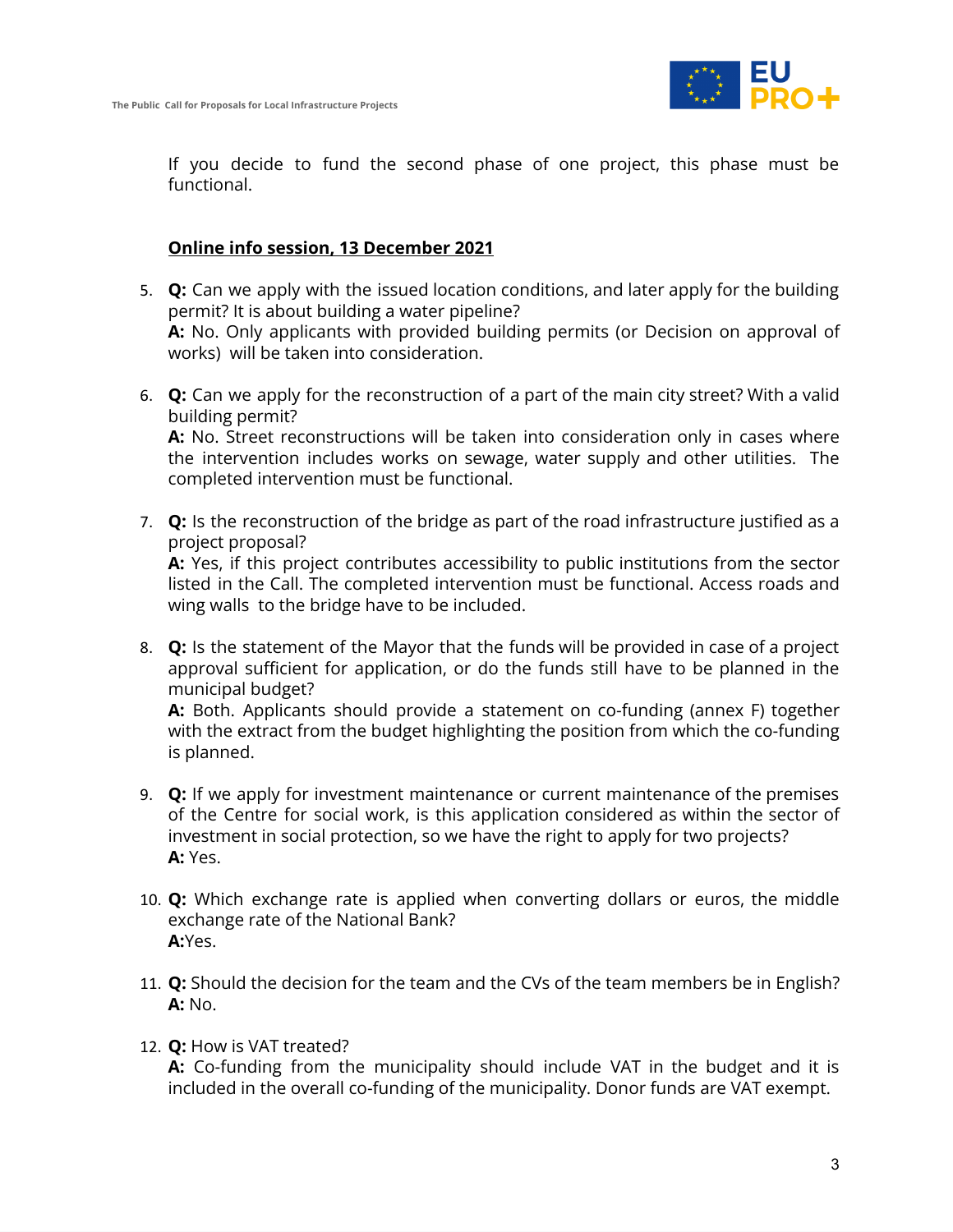

- 13. **Q:** Is it sufficient to do a revision of the BoQ or the entire project technical documentation needs to be done again? **A:** If a full documentation package is provided with the Execution Design as the final product, there is no need for initiating a new design. However, it is highly recommended to review BoQs vs. increased market prices and to apply for grant funds with revised value of infrastructure intervention to secure sufficient funds for the works. If your project is recommended for further funding, the first budget line will be dedicated to detailed quality control or tender documentation and other documentation necessary for execution of works.
- 14. **Q:** When it comes to budget, the soft measures and the visibility costs are limited to 5 % of the action. Should all available funds for these activities be spent? **A:** No. 5 % is the maximum amount for these activities.
- 15. **Q:** Is video material (filming) included in the visibility costs? **A:** Yes.

## **Info session, Leskovac, 21 December 2021**

- 16. **Q:** If we submit one project proposal it does not have to be in the area of health, does it? and if we submit two proposals then one of them has to be from the health sector, is that correct? **A:** Yes, correct.
- 17. **Q:** If the project lasts for 18 months, should the funds for co-funding be planned in two consecutive budgets or in one? Is a signed Statement of Co-funding sufficient? **A:** Signed Statement of Co-funding and the copy of the budget line need to be submitted. The entire contribution has to be transferred to a dedicated account 90 days after signing a grant support agreement.
- 18. **Q:** Does the co-funding need to be planned for the specific project or can the co-funding be planned for the specific area (co-financing projects with donors etc.) **A:** Copy of the budget line needs to indicate from which budget line the project will be co funded (examples: specific project, specific area, budget reserve etc.)
- 19. **Q:** We have planned funds for the renovation of the kindergarten, for example. Can we use those funds for this project? **A:** Yes.
- 20. **Q:** What is a google account that we need to have in order to apply for funds? **A:** The person that applies has to have a Google account. Once you go on site **[https://www.euproplus.org.rs/kpoziv/javni-poziv-za-projekte-lokalne-infrastru](https://www.euproplus.org.rs/kpoziv/javni-poziv-za-projekte-lokalne-infrastrukture) [kture](https://www.euproplus.org.rs/kpoziv/javni-poziv-za-projekte-lokalne-infrastrukture)** and click on "prijavite se" or "Apply" you will be asked to continue with some Google account. However, in your application you might give the municipal official email. You just need any Google account to submit the application.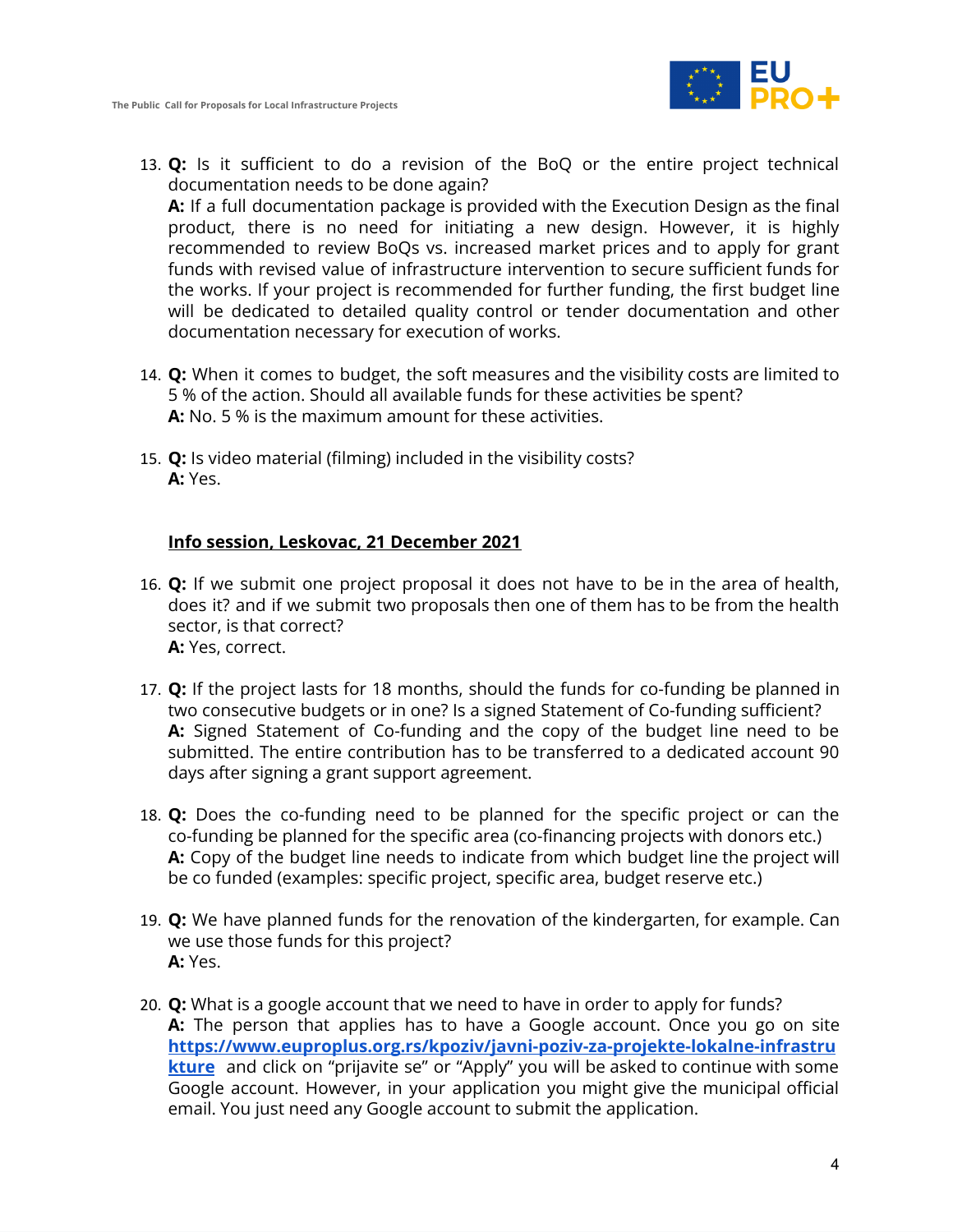

21. **Q:** We plan a soft component in the proposal to include engagement of a licensed organisation to support children with special needs. Can we present this cost as a soft component and later pay staff who will continue to work in the centre? Also, having in mind that 5 % of the project value would not be enough, what other budget lines can we use for this purpose?

**A:** Soft activities can be financed in the maximum of 5 % of the project value. If that is not enough, the municipality can finance that separately.

- 22. **Q:** Is it allowed to engage a grant manager? **A:** Yes. However, the budget does not foresee costs for human resources.
- 23. **Q:** We plan to submit a project proposal for the construction of a trafo station with the Health Centre. Should the Health centre be a partner on the project and the Electro company?

**A:** Yes, since presumably the owner of the trafo station is an electrical company, while the Health centre should ensure their contribution to the activities as being direct beneficiaries.

24. **Q:** Having in mind the expected increase in prices of construction materials and works, are we allowed to calculate 20 % over the prices stated in the BoQ when we prepare budgets?

**A:** You should include the designer and revise the whole BoQ in line with new market prices for budget preparation purposes. Adding an ad hoc percentage is not likely to eliminate the risks of increased market prices.

25. **Q:** If we submit two projects, do we have to have two different grant management teams?

**A:** A separate grant management team Decision has to be submitted for each project, but teams could be the same if this does not interfere with membership and can be replicated if applicable.

26. **Q:** What happens with the uploaded documents in case the internet connection is disrupted?

**A:** The system saves all the changes, so once the internet is restored, the applicant can continue with uploading of the application. The advice is not to wait until the last moment to apply.

## **Info session, Šabac, 21 December 2021**

27. **Q:**If the local strategic document has expired, can it be acceptable for the purpose of applying?

**A:** All local development strategies are acceptable and considered valid if all objectives are not fulfilled.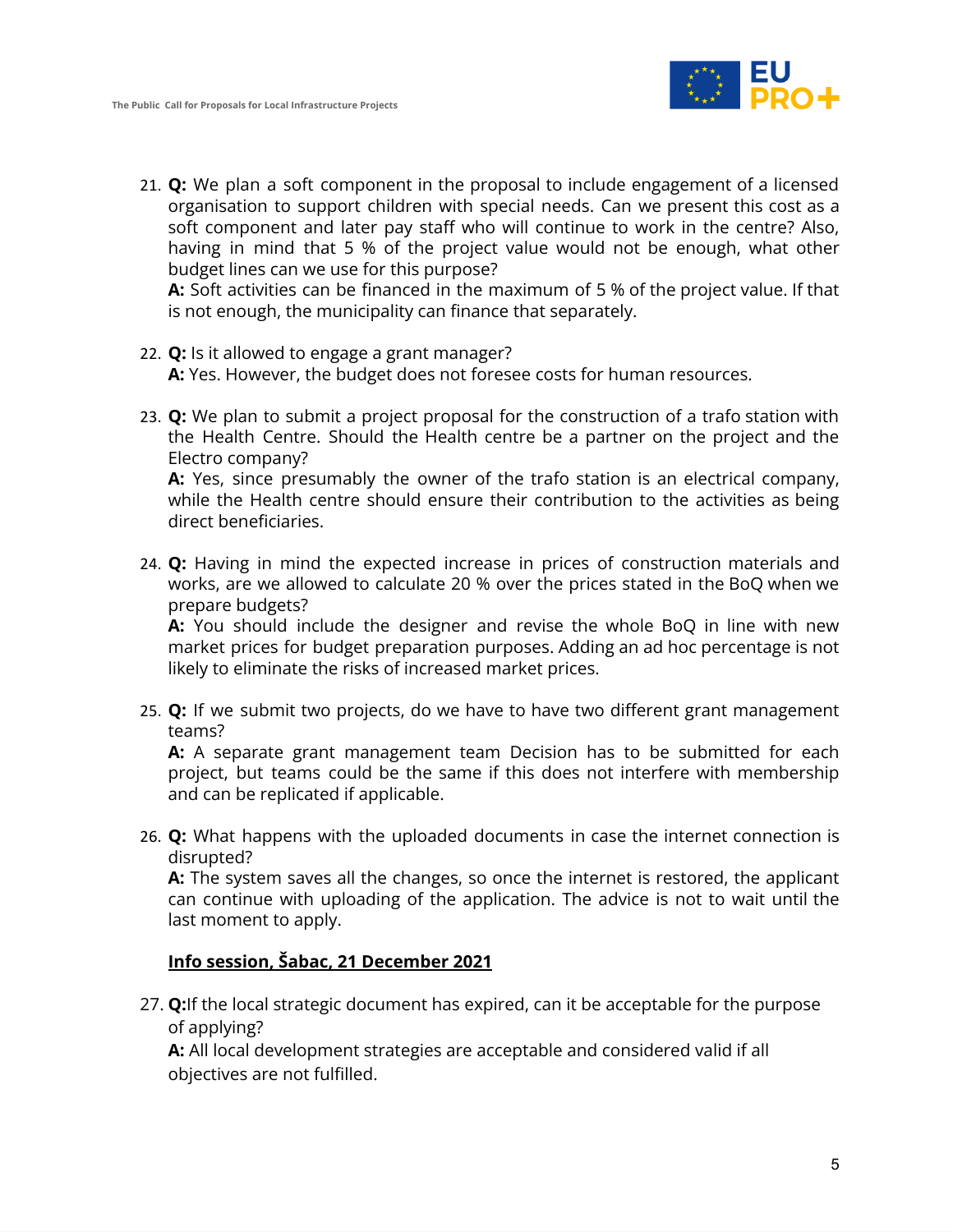

- 28. **Q:** Is the partnership with CSOs (welfare centres etc.) obligatory? **A:** No. Partnerships are encouraged but not obligatory.
- 29. **Q:** Is it compulsory to plan 5% of the budget for visibility? **A:** Visibility must be included in the budget. 5% is the maximum amount that can be planned for visibility.
- 30. **Q:** Does an agreement have to be made before submitting the application if the Sports Facility is owned by the Republic Property Directorate? **A:** Republic Property Directorate must sign Partners of the Applicant Form (annex D) and it is strongly recommended that such partnerships follow any kind of agreement that precisely defines the distribution of roles and responsibilities among partners.
- 31. **Q:** Does the local Assembly need to make a decision on prolonging the local strategic document in case it is outdated? **A:** No, if all objectives from the strategy are not depleted, such strategy is considered valid, despite having expired.
- 32. **Q:** Does the innovation refer only to the construction part of the project or also to the innovative programs? A: Innovation refers to both soft and the construction part of the project.
- 33. **Q:** Can we apply for a facility for which works have been performed partially? **A:** Yes, in case the finishing works are making the facility fully functional.
- 34. **Q:** Can a partnership with the Ministry of Health be made, when the Ministry is the owner of the facility? **A:** Yes, partnership with the Ministry of Health is obligatory since their consent is mandatory. As owners of the facility, they need to be fully involved.
- 35. **Q:** Can the project team be paid from the project if all team members are from the LSG?

**A**: This CfP does not foresee funds for human resources.

36. **Q:** Does the system remember the data previously entered in the application form or does it have to be filled in completely?

**A:** The system remembers the previously entered data, but it is highly recommended that all documents are prepared and that applying is done in one attempt.

37. **Q:** Does a CV have to be submitted for all members of the project team or only for GM?

**A:** Yes. It is necessary to submit a CV of all proposed team members.

38. **Q:** Which language is valid for submission of application?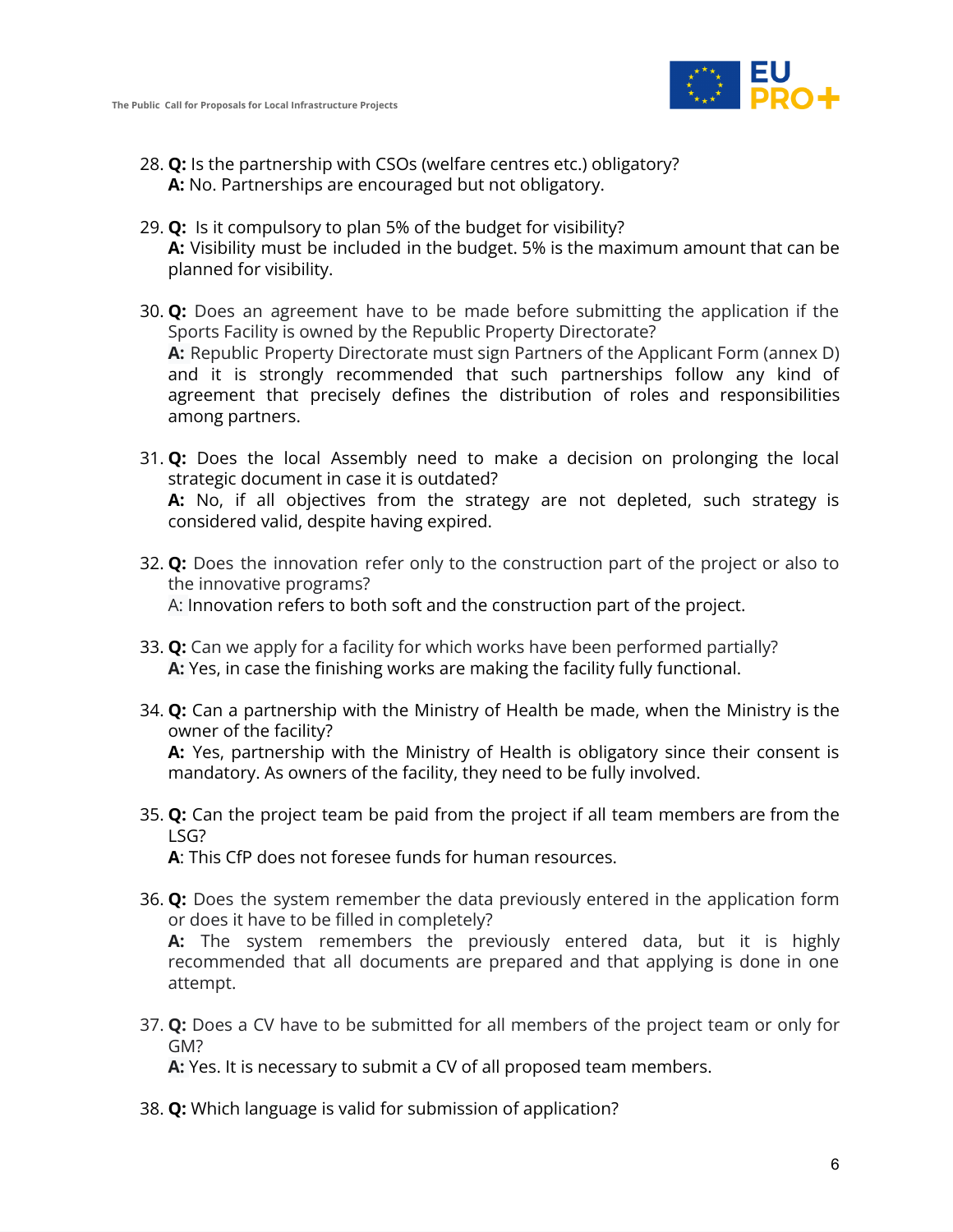

**A:** Only applications submitted in the English language will be considered valid.

- 39. **Q:** Is it possible to join a consortium with an organisation if the municipality does not have the capacity for a project team or does GM have to be from the LSG? **A:** In case that the LSG does not have internal expertise, the Grant Manager can be outsourced.
- 40. **Q:** For what kind of activities can be used Activity 1 from the budget form?
	- **A:** Funds for activity 1 can be planned if necessary for assessment, revision and possible updates of the technical documentation, especially for designs for which the decisions on works (as per article 145 of the Law on planning and the construction) have been issued using preliminary design only. In such cases technical review could be funded. Also, in case the preliminary design might not have enough details for conducting proper public procurement or subsequent provision of works, such a budget line could be used for ensuring proper level of quality and details of design documentation.
- 41. **Q**: What is the proof for experience at implementing donor funded projects? **A:** Contracts with donors, handover records, donor confirmation letters, donation agreements or approved final reports are equally acceptable.
- 42. **Q:** How many references/Contracts is necessary for proving experience in project implementation? **A:** Four contracts - two for donor funded projects and two for infrastructure projects.

### **Info session, Niš, 22 December 2021**

- 43. **Q:** Is it necessary for the project to be part of the existing plans and strategies? **A:** Yes. The project needs to be identified in the local development strategy. If the project can relate with local development plans, regional spatial plans or strategies, National Strategy for Sustainable Urban development until 2030 or territorial strategies, additional points will be allocated.
- 44. **Q:** Which activities could be included in the soft measures? **A:** Activities leading to the sustainability of the project action, introduction of good governance principles or improvement of public services of particular project that is subject of infrastructure intervention ets.
- 45. **Q:** Do public lighting projects fit into energy efficiency projects? **A:** Yes.
- 46. **Q:** Is there a limit for the purchase of equipment? **A:** The limit is 50 % of the EU contribution for projects in the area of social protection and health and 30 % of the EU contribution for projects in all other areas included in the CfP.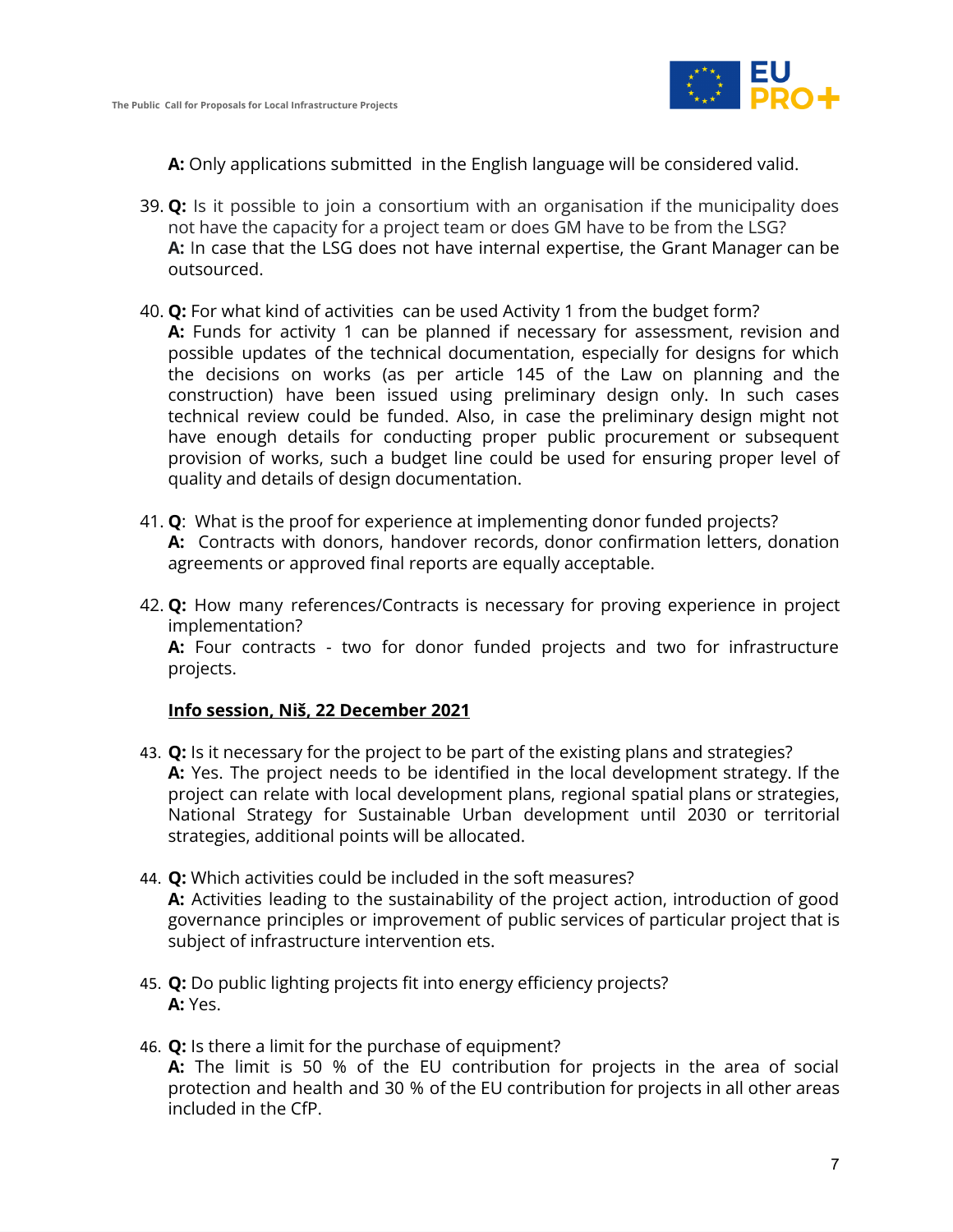

- 47. **Q:** What needs to be included in the proof of ownership? **A:** Proof of ownership for the Location are all relevant sheets for all parcels from the Cadastre Registry with the situational design layout drawn on the Cadastral Topographic Plan (KTP).
- 48. **Q:** When it comes to securing co-funding, is the financial plan a sufficient proof and are financial plans of individual budget users sufficient proof of co funding? **A:** Proof of Co-funding will be secured with the signed Statement of Co-funding document (annex F) and the copy of the relevant budget line of the LSG budget. Financial plans of individual budget users can be submitted also. If the applicant could ensure the contribution from other funding sources, such proof should be submitted along with the application as this Call encourages applications to be funded through multiple funding sources.
- 49. **Q:** When the facility is in use by the applicant under the contract on use with certain Ministries, is it an eligible project? **A:** Yes, but the applicant should sign a partnership statement (Annex D) confirming the commitment of this particular Ministry to support the infrastructure intervention on the facility in their ownership.
- 50. **Q**: Is the reconstruction of the local village health care unit an eligible project? **A:** Yes.
- 51. **Q:** Is energy efficiency of a local primary school an eligible project? **A:** Yes.
- 52. **Q:** Could one Regional Agency form a partnership with more than one LSG, all separately applying for the Call? **A:** Yes. The same RRA can partner with as many LSG as needed.
- 53. **Q:** Which supporting project activities are allowed? **A:** Activities under the soft measures leading to project sustainability (improvement of services and/or good governance) and activities on visibility should be included as supporting activities.
- 54. **Q:** If a local government applies with two projects, can the manager be the same for both? **A:** Yes, but a separate decision needs to be brought for each project.
- 55. **Q:** Does the same rule apply: one project- one sub account? **A:** Yes.
- 56. **Q**: Will there be more info sessions? **A:** Yes. Six live and three online info sessions are foreseen.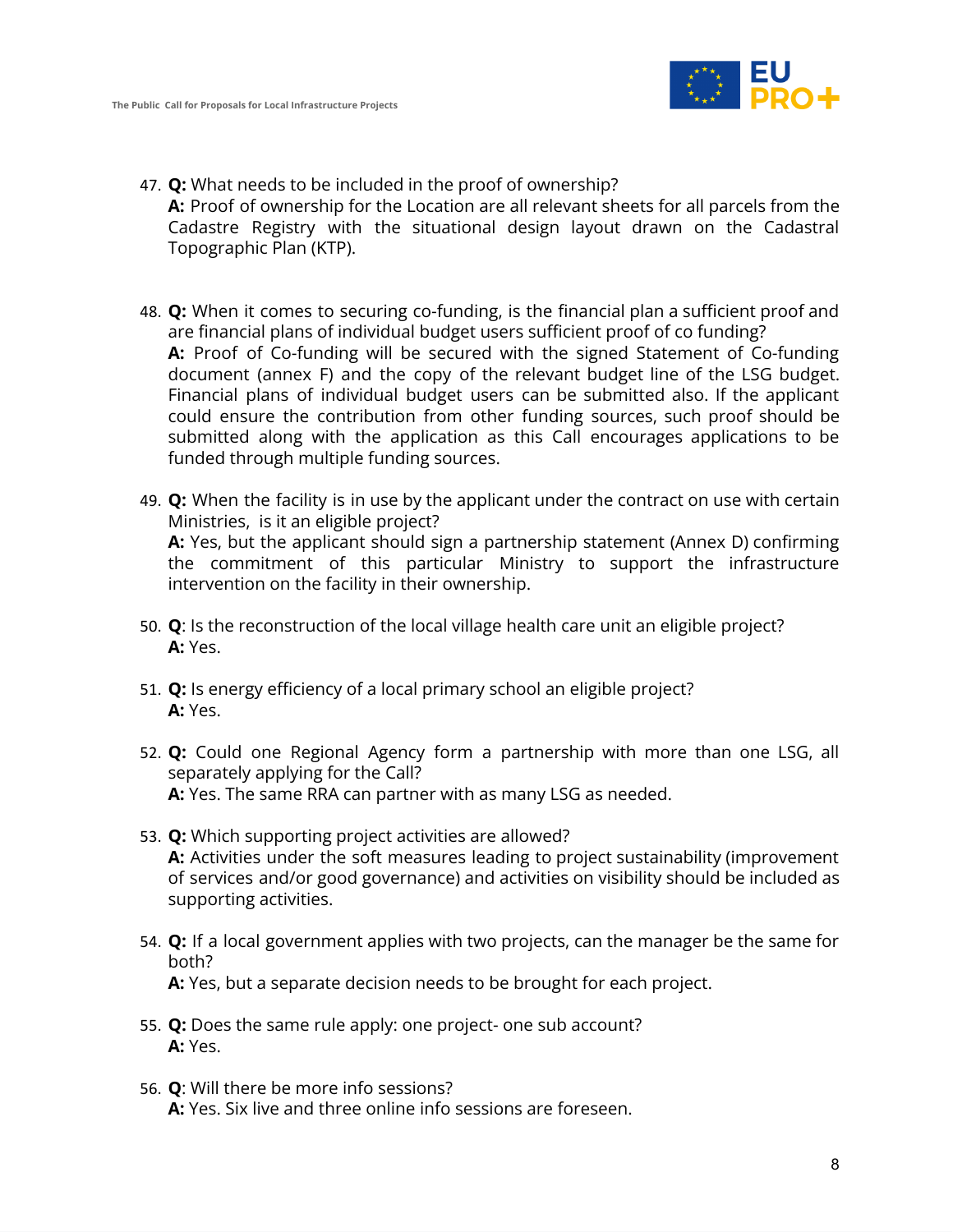

57. **Q**: In case there are significant deviations from the bill of quantities, in the conceptual design or in the building permit design, what is the recommendation of the program?

**A:** The program strongly recommends revision of prices in the BoQ by the Designer in line with the market prices, to avoid risk of insufficient funds for implementation. UNOPS will grant funds based on the applicant's cost assessment and all unforeseen works will be funded by the LSG.

- 58. **Q**: Who covers possible surplus costs after the tender for construction works? Is it possible to correct and increase the approved Grant amount? **A:** After signing the Grant Support Agreement, the approved Grant amount cannot be increased, only Municipal co funding can be increased.
- 59. **Q:** After the tender for construction works, savings appear. In this situation should the grant amount be reduced? **A:** If savings appear, the Grant amount should be reduced proportionally and Municipal co funding should be a minimum 15% of the reduced amount.
- 60. **Q:** Is the project budget presented in dollars or in EUR? **A:** The budget is presented in USD.
- 61. **Q:** Is the applicant scored better if the project includes an integral approach in realisation of activities? **A:** Yes.

### **Info session, Zlatibor, 22 December 2021**

- 62. **Q:**Do the proposed team members need to have references for their CVs from their area of expertise? **A:** Yes.
- 63. **Q:** When setting up a partnership with OCD, does an OCD need to be registered at the territory of the applying LSG? **A:** No. It needs to be certified for conducting activities that are a subject of a project proposal.
- 64. **Q:** When the implementation of local infrastructure projects is expected to commence? **A:** The signing of the Grant Support Agreements is planned after approval of the recommended proposals by the Programme Steering Committee which is tentatively planned for end March 2022.
- 65. **Q:** Is a decision of the Assembly or municipal council necessary to be made in advance regarding use of potential savings after project implementation?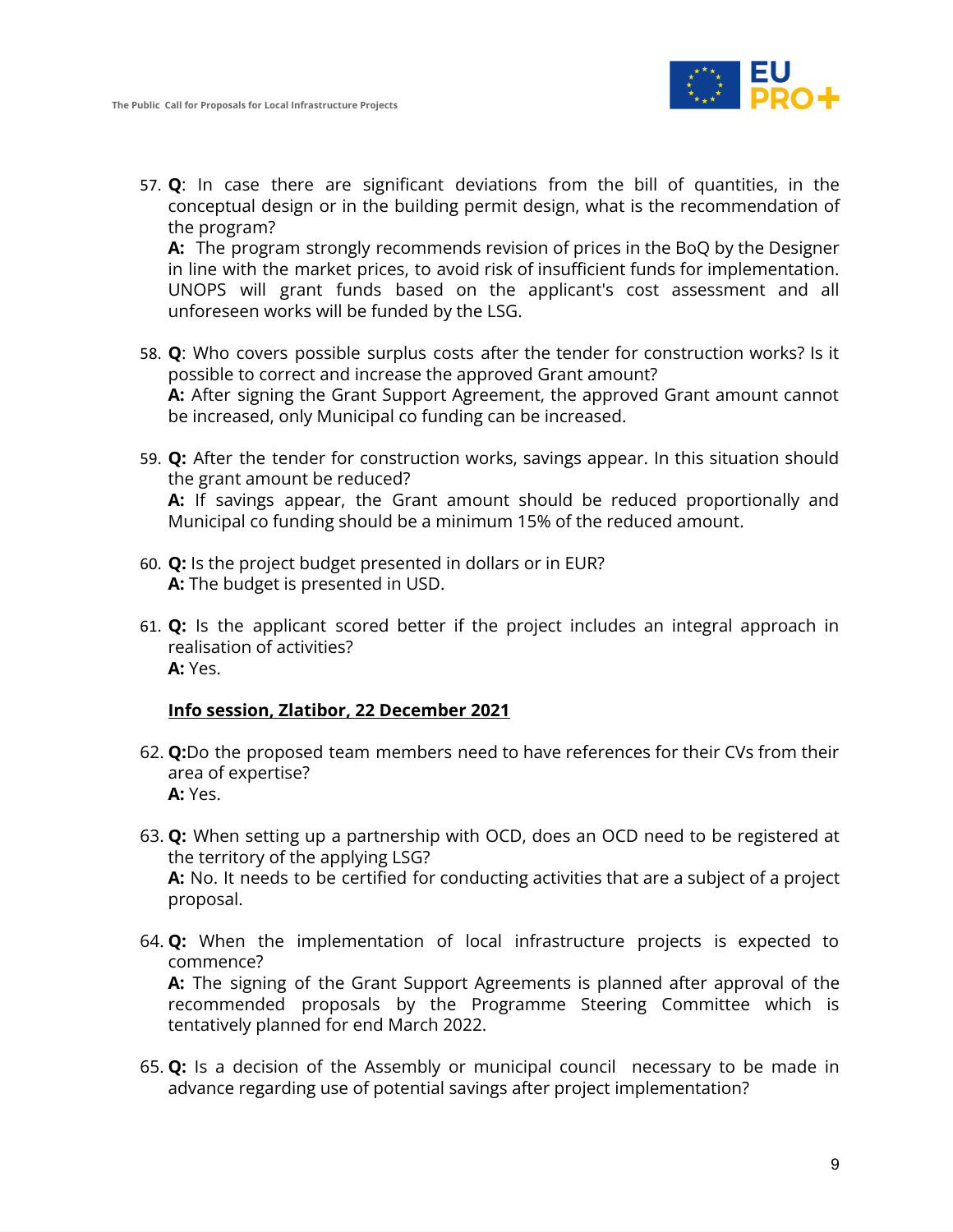

**A:** No. It is sufficient to provide a detailed description of how the project foresees use of savings in the application form and what local government acts would ensure sustainable use of savings upon realisation.

- 66. **Q:** Can more than one partner be engaged in the project? A: Yes, the partnerships are highly recommended.
- 67. **Q:** Is it sufficient to mention risks only in the logframe? **A:** No. Risk analysis should be developed in detail in the proper section of Annex A application form.
- 68. **Q:** If there is more than one LSG involved in a project, to which territory does the project refer to? **A:** If the proposal refers to a single facility the project refers to a particular territory of LSG on which this facility is located and other LSGs could potentially benefit from it. In case of linear objects such as water or sewage utility lines that cross the territory of multiple LSGs, the project refers to all LSGs in its territorial coverage.
- 69. **Q:** Is preparation of the Environmental Impact Study obligatory? **A:** No, in case the LSG issues proof that the preparation of the Environmental Impact Study is not necessary.
- 70. **Q:** Date on the decision of reconstruction works is 2018 but the decision was actually made in 2019. Is it necessary to make corrections of the decision? **A:** Corrections should be made if the case did not go through unified procedure.
- 71. **Q:** The facility has a usage permit but one part, which was constructed later does not have it. Is it possible to apply with such a proposal? **A:** If the part of the facility is not legally constructed the project can not be supported by EU funds.
- 72. **Q:** Can co-funding for the action come from other EU sources? **A:** No. Co-funding has to come from sources other than the EU.

## **Info session, Smederevo, 23 December 2021**

- 73. **Q:** Is the entire technical documentation uploaded while applying within this CfP? **A:** Yes.
- 74. **Q:** Should we update the building permit given the fact that the BoQ will be updated and changed?

**A:** Building permit should be revised only if it has expired. If the updated BoQ shows that the market prices have increased, the building permit does not need to be revised.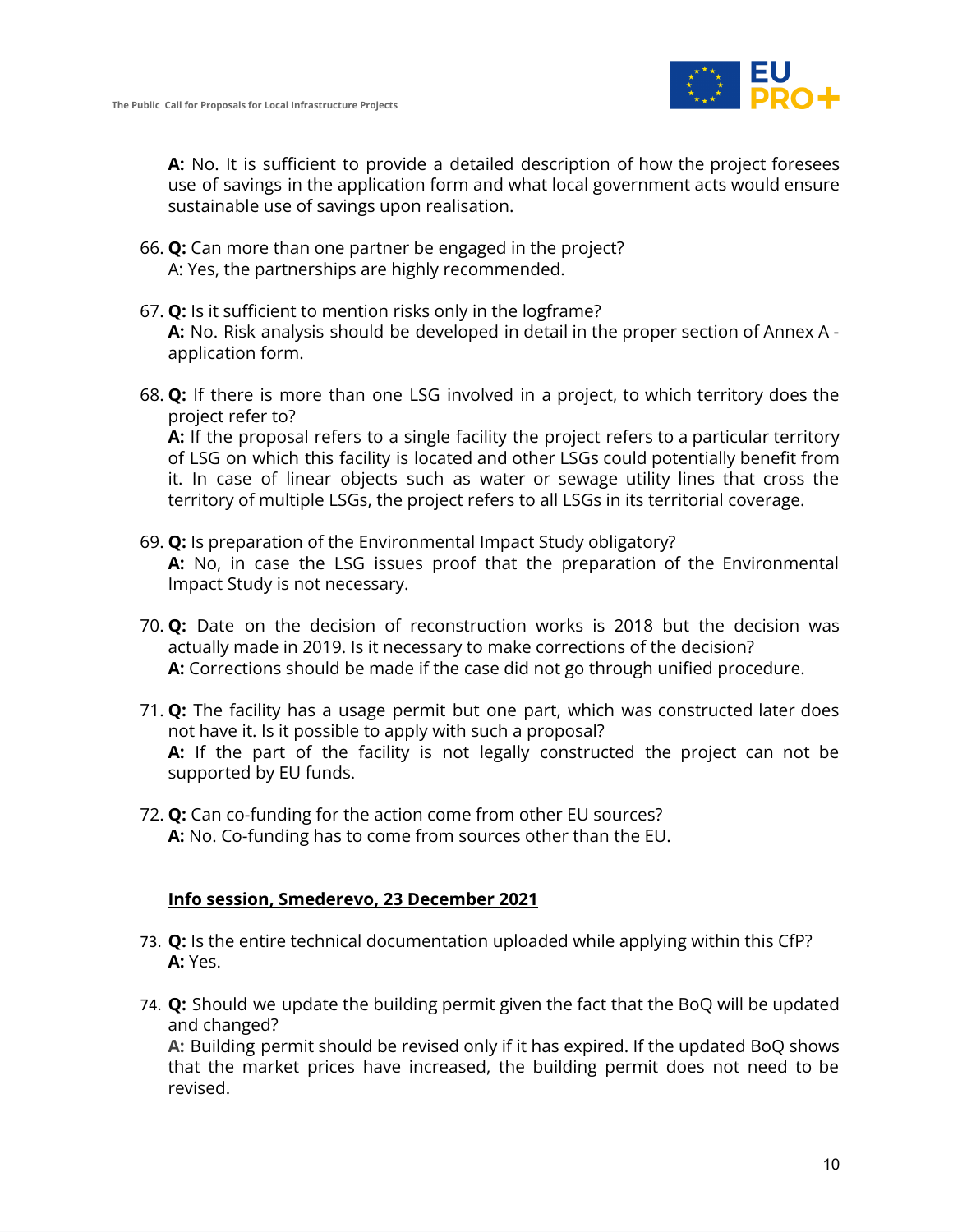

- 75. **Q:** If we submit a project for the arrangement of the area surrounding the health centre and the access to the health centre, should we submit two building permits? **A:** Only one building permit is eligible for one project application, so it would be good that the project for the surrounding of the health centre includes also the access to the health centre as being part of the same landscape.
- 76. **Q:** In cases where we have projects with health centres, is it sufficient to have an approval from them to construction/reconstruction in the area within their ownership or should we have a partnership arrangement? **A:** Partners of the Applicant Form (annex D) should be submitted in these cases.
- 77. **Q:** Should we include only licensed service providers when we plan soft measures? **A:** Yes, in cases project activities include services which are licensed.
- 78. **Q:** Is the arrangement of a part of the centre square an eligible project proposal? **A:** Yes.
- 79. **Q:** Is extension of a street to include a bicycle track an eligible project proposal? **A:** Yes. If applicable, all installations should be included when applying for street reconstruction.
- 80. **Q:** If the local government does not have experience in implementing the type of project that it is proposing, which other projects can it list in the application? **A:** Any infrastructure intervention is an eligible experience.
- 81. **Q:** Do we submit a CV for all Grant management team members or only for the Manager?

**A:** Cvs are necessary for all team members.

- 82. **Q:** Do grant management team members need to be employed within the applying LSG? **A:** No, but applications with in-house experience are scored higher.
- 83. **Q:** Does team membership need to include 3 members or we can include more than 3?

**A:** More than 3 is allowed.

- 84. **Q:** When we list previous experience, do we put figures of funds we asked for or the approved amounts? **A:** The approved amounts.
- 85. **Q:** Is the payment of Grant management team members an eligible cost? **A:** No.
- 86. **Q:** Is there a limit when uploading documentation?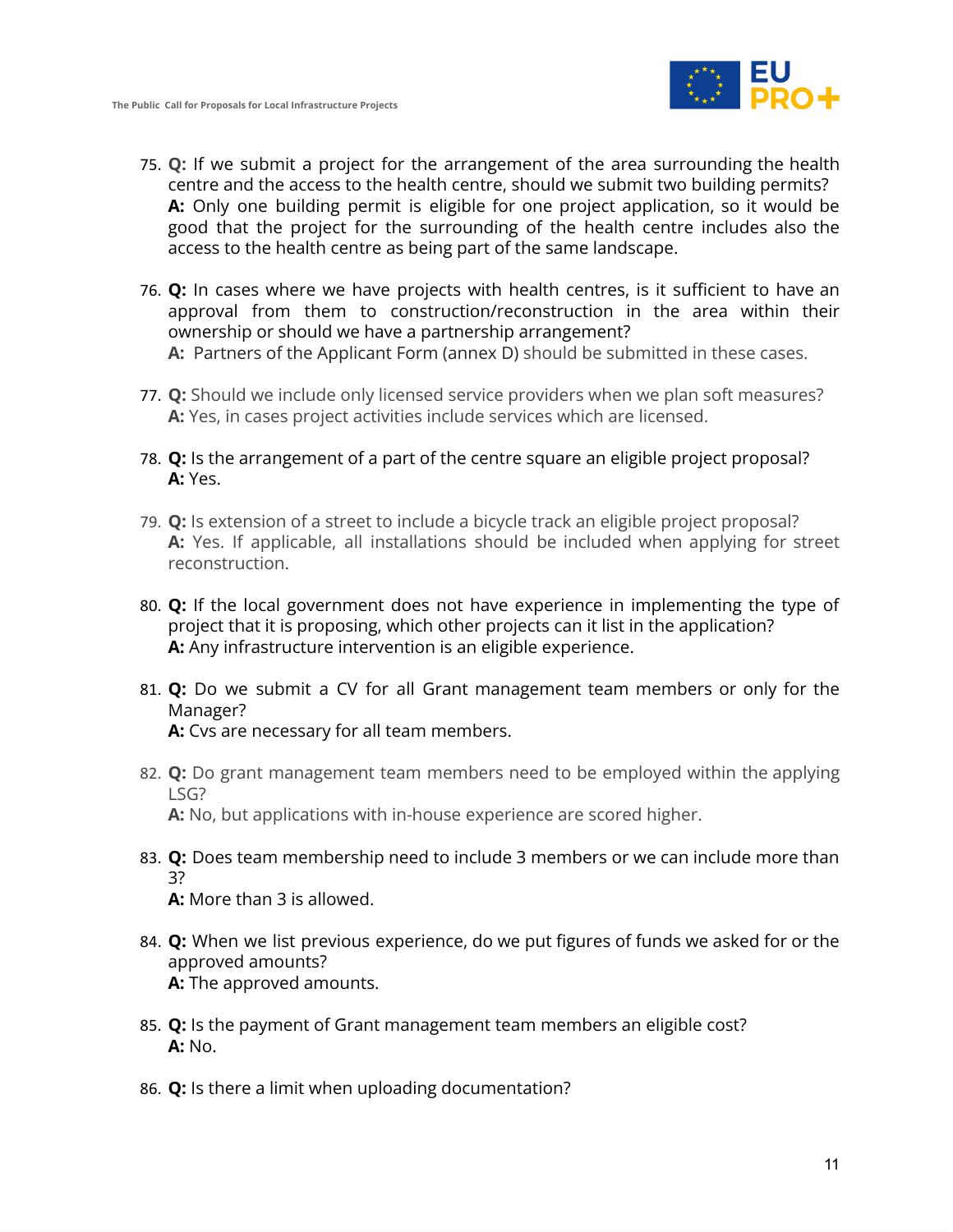

**A:** Yes. The limit is 1 TB.

#### **Info session, Kragujevac, 23 December 2021**

87. **Q:** If the works at the facility are partially completed, is it possible to apply for finalisation of works? **A:** Yes, if the action is finalising all the works and the facility is fully functional after

completion of the action.

88. **Q:** In the case of rural areas, is it possible to apply for construction of the sewage system if a use of a cesspit is used for treatment of waste water from individual households?

**A:** Yes, in instances where technical documentation foresees individual wastewater treatment plants that treat wastewater at its source.

89. **Q:** Is it compulsory to fill in the Annex D if no partners are planned for the action? **A:** No.

#### **Online info session, 24 December 2021**

90. **Q:** We have been planning to apply with a project for reconstruction of a school. If we include purchase of equipment, does it have to be for this particular school or can we include purchase of equipment for the Urbanism Institute? Is this eligible if we have a partnership agreement with this PUC?

**A:** No. The purchase of equipment needs to be linked to the subject of infrastructure projects.

- 91. **Q:** Is it sufficient to have confirmation and approval from the designer that the market prices have gone up for 30 % or we need to redone the entire BoQ? A: BoQ needs to be revised by the designer.
- 92. **Q:** If a LSG plans to reconstruct a school, is partnership with the particular school obligatory and how many points will an application get in this case? **A:** Yes. The partnership is obligatory if the building permit is issued to the school. This partnership will receive 1 point during the scoring process.
- 93. **Q:** If the project is not foreseen in the adopted local budget, is the statement of co-funding sufficient proof?

**A:** No. Co-funding will be secured with the signed Statement of Co-funding document and the copy of the relevant budget line from which the applicant plans to co-fund the project.

94. **Q:** As far as the budget is concerned, should we attach the decision of the Municipal council?